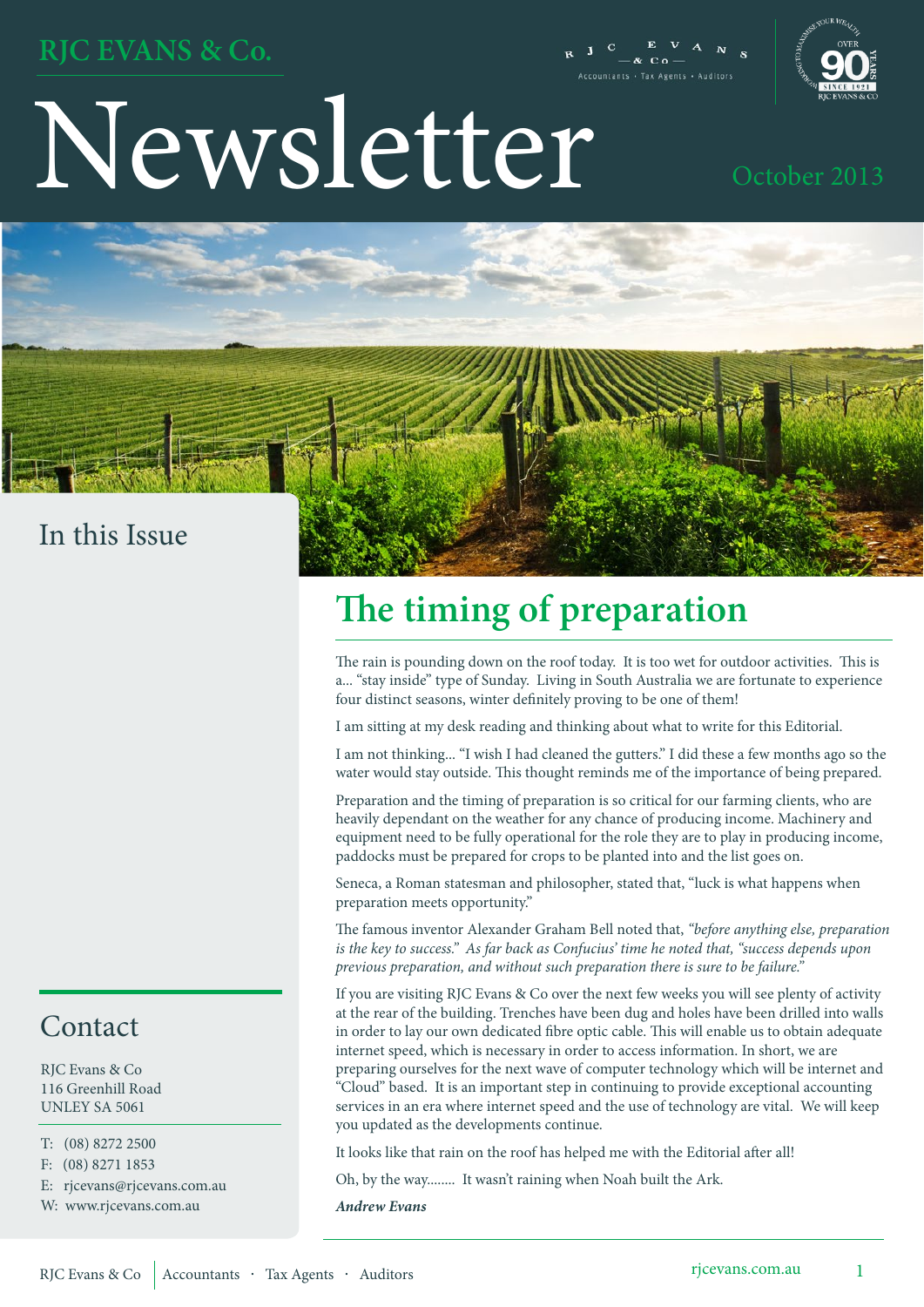# Personal finance

#### **SENIORS**

# **Age Pension exceptions**

Under new measures retirees will be able to downsize their homes and receive a means test exemption of up to \$200,000 over a 10 year period.

From 1 July 2014, senior Australian homeowners who have owned their family home for at least 25 years and who decide to downsize will have the option to invest surplus funds (up to \$200,000.00) into a special account. The funds which are invested in the account and earn interest, will be exempt from the age pension means test for up to 10 years or until a withdrawal is effected.

### SENIORS **SAPTO**

Beginning in the 2013 financial year, the new Seniors and Pensioners Tax Offset (SAPTO), will replace the Senior Australians Tax Offset (SATO) and the Pensioner Tax Offset. If you were previously eligible for either SATO or the Pensioner Tax Offset, you may now be eligible for SAPTO. The rebate amount and thresholds for 2012/13 are shown in the table (below right).

The SAPTO reduces by 12.5 cents for each \$1 of taxable income above the shade-out taxable income threshold. If you are married or de facto, the eligibility is based on the combined income of you and your spouse.

A person, who would have been entitled to both the Senior Australians Tax Offset and the Pensioner Offset, will now only receive the offset that provides the greatest benefit.

The maximum rebate that can be granted is \$2,230. To be eligible for this amount, you need to be a single senior Australian, i.e. over the age of 65. If you meet this requirement, you can earn \$32,279 from other sources such as rent, dividends or interest without having to pay tax as you will also be eligible for the low income earner offset.

### TAX **Legislative updates**

#### **Self Education**

The introduction of a \$2,000 cap on work-related expense deductions scheduled to begin 1 July 2014 has been put off for 12 months until 1 July 2015.

#### **FBT Statutory Formula**

The FBT Statutory Formula will be abolished, effective 1 July 2014. All new car fringe benefit arrangements entered into on or after 16th of July 2013, must adopt the operating cost method as the method to calculate the taxable value of a car benefit from 1 April 2014.

Existing contracts that are not varied will continue to have access to the statutory formula for the duration of the arrangement. However, where employee and employers materially vary contracts governing the provision of car benefits after 16 July 2013, it will also fall within the new measures.

#### **Car Limit**

The car limit for 2013/14 is \$57,466. This is unchanged from 2012/13.

#### **Luxury Car Tax Threshold**

The luxury car tax threshold for the 2013-14 financial year has been indexed to \$60,316. This is up from \$59,133 for the 2012/13 year. This threshold of \$60,316 is used to determine if luxury car tax is payable on a vehicle purchase.



| <b>Family status</b>               | Maximum offset | Shade-out<br>taxable income | Offset cuts out at |
|------------------------------------|----------------|-----------------------------|--------------------|
| Single                             | \$2,230        | \$32,279                    | \$50,119           |
| Couple (each)                      | \$1,602        | \$28,974                    | \$41,790           |
| Couple separated<br>due to illness | \$2,040        | \$31,279                    | \$47,599           |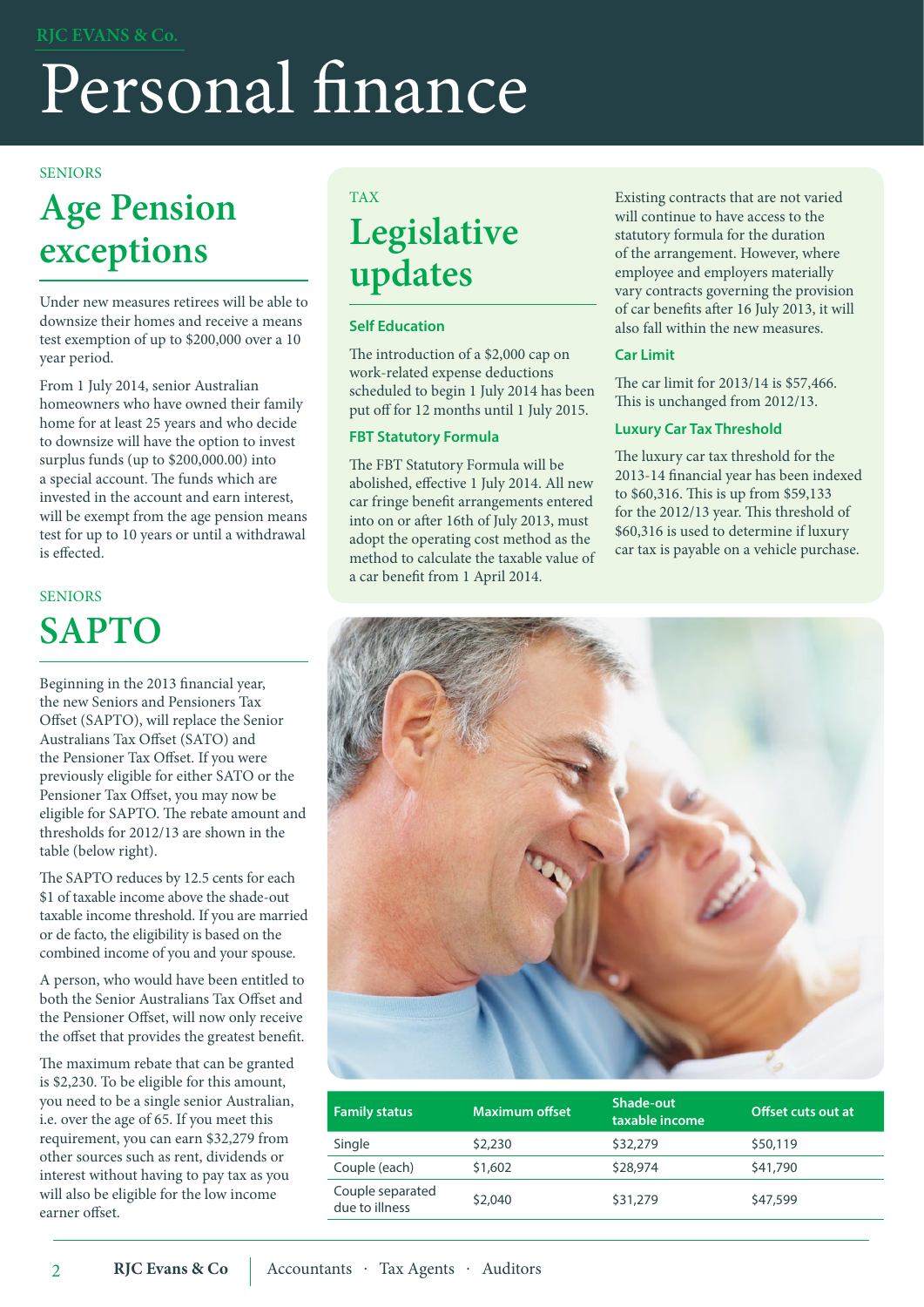$\begin{array}{ccccc}\n & \mathbf{C} & \mathbf{E} & \mathbf{V} & \mathbf{A} & \mathbf{N} \\
& -\mathbf{\&} & \mathbf{C} & \mathbf{0} & \mathbf{0} & \mathbf{N}\n\end{array}$ Accountants - Tax Agents - Auditors



#### **EDUCATION**

# **Changes to HECS-HELP**

The HELP repayment thresholds and rates for 2012-13 are:

| <b>HELP</b> repayment<br>income (HRI*) | <b>Repayment rate</b> |
|----------------------------------------|-----------------------|
| Below \$49,096                         | Nil                   |
| \$49,096-\$54,688                      | 4% of HRI             |
| \$54,689-\$60,279                      | 4.5% of HRI           |
| \$60,280-\$63,448                      | 5% of HRI             |
| \$63,449-\$68,202                      | 5.5% of HRI           |
| \$68,203-\$73,864                      | 6% of HRI             |
| \$73,865-\$77,751                      | 6.5% of HRI           |
| \$77,752-\$85,564                      | 7% of HRI             |
| \$85,565-\$91,177                      | 7.5% of HRI           |
| \$91,178 and above                     | 8% of HRI             |

The HELP repayment thresholds and rates for 2013-14 are:

| <b>HELP</b> repayment<br>income (HRI*) | <b>Repayment rate</b> |
|----------------------------------------|-----------------------|
| Below \$51,309                         | Nil                   |
| \$51,309 - \$57,153                    | 4.0%                  |
| \$57,154 - \$62,997                    | 4.5%                  |
| \$62,998 - \$66,308                    | 5.0%                  |
| \$66,309 - \$71,277                    | 5.5%                  |
| \$71,278 - \$77,194                    | 6.0%                  |
| \$77,195 - \$81,256                    | 6.5%                  |
| \$81,257 - \$89,421                    | 7.0%                  |
| \$89,422 - \$95,287                    | 7.5%                  |
| \$95,288 and above                     | 8.0%                  |

*\*HRI = Taxable income plus any total net investment loss (which includes net rental losses), total reportable fringe benefits amounts, reportable super contributions and exempt foreign employment income.*

#### **Abolishment of discounts**

The Government will remove the 10% discount for students paying upfront and the 5% discount for voluntary payments of \$500 or more made to the ATO under the Higher Education Loan Program (HELP).

The changes will come into effect from 1 January 2014.



#### ESTATE PLANNING

## **Testamentary Trusts**

The following article is based on general legal advice. As this advice is of a general nature, legal advice should be sought for your specific circumstances prior to proceeding.

#### **What is a Testamentary Trust?**

A Testamentary Trust is a trust established within and by your Will. It does not come into effect until after your death. At this point in time, specified deceased estate property is transferred to a trustee who holds the assets on trust for the benefit of the beneficiary/beneficiaries.

Testamentary trusts can be created using specific assets, a designated fraction of your estate, or your entire estate. Testamentary Trusts are becoming more popular because they are tax effective and allow people to "control" assets and income after their death.

There are a range of Testamentary Trusts that can be used. There is no, "one size fits all" Testamentary Trust. Different people need different types of Testamentary Trusts depending on their life circumstances.

#### **Benefits of Testamentary Trusts**

- Testamentary Trusts can restrict access to the assets and income of the estate by beneficiaries. This is especially useful where the beneficiaries are children or are unable to manage their own financial affairs.
- If a beneficiary is at risk of being sued, made bankrupt or divorced a Testamentary Trust can protect the Estate from the beneficiary's creditors and partners. Accordingly, using a Testamentary Trust means that your assets are likely to remain in your family's hands.
- From a tax viewpoint, a Testamentary Trust allows you to split income earned by assets between numerous beneficiaries. This allows for greater flexibility in providing income to minors (children under 18 years) at normal marginal tax rates applying to adults (such as applying income towards their education, maintenance or advancement). Note that minors are generally taxed at the top marginal rate on their passive taxable income.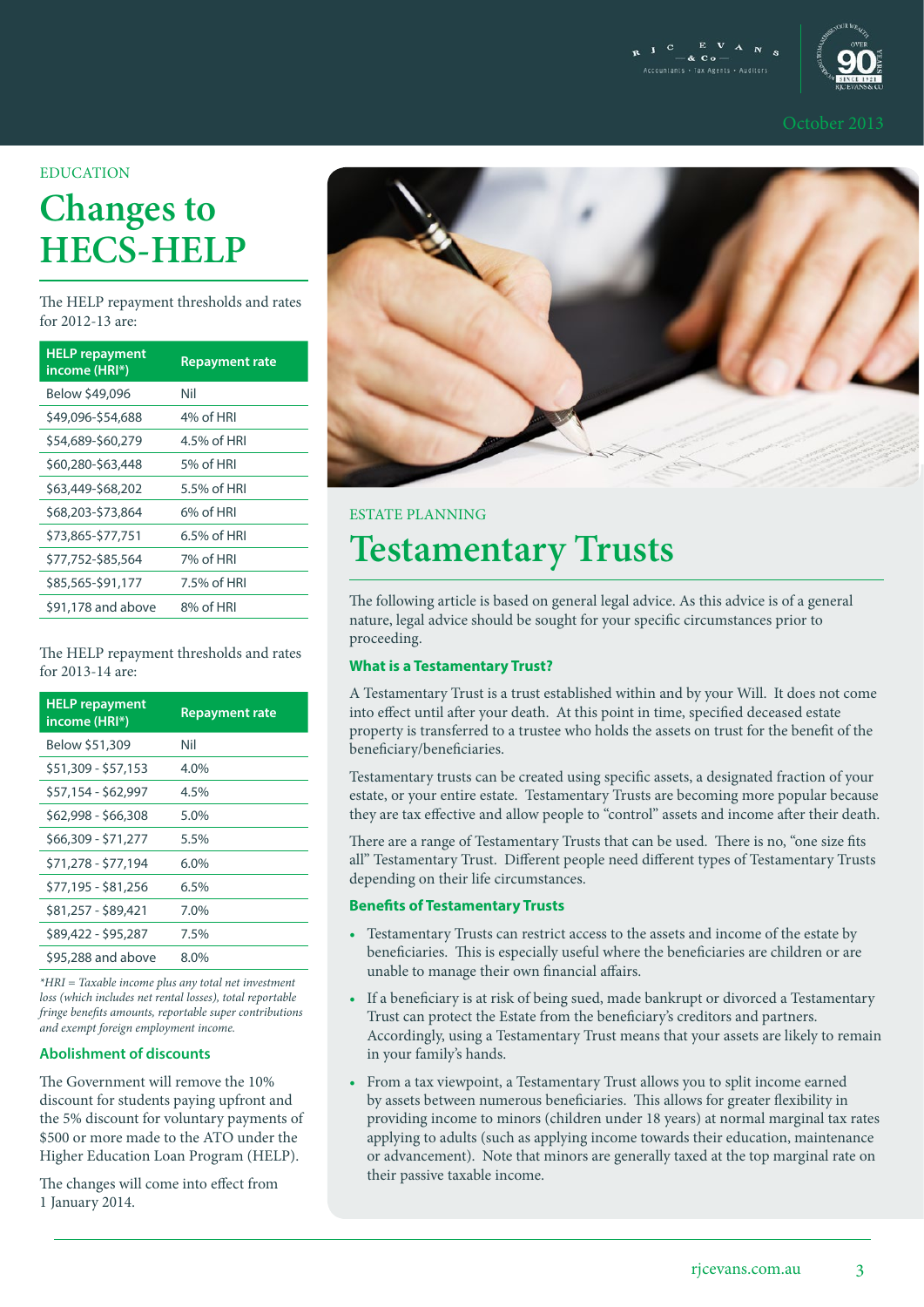# Taxation

#### SUPERANNUATION

# **Contributions tax up 15%**

From 1 July 2012, individuals earning above \$300,000 must pay an additional 15% tax on concessional contributions. That is, contributions tax has effectively doubled from 15% to 30% for concessional contributions (up to the cap of \$25,000 or, for older taxpayers 2013/14, \$35,000) made on behalf of individuals above the \$300,000 income threshold.

The definition of income that defines if an individual is liable for the increased contributions tax is wider than simple earnings. For the purposes of the increased superannuation contributions tax, the definition of "income" includes:

- Taxable income and any adjusted fringe benefits
- Concessional superannuation contributions (i.e. salary sacrifice)
- Target foreign income and net investment losses
- • Tax free "Government" benefits and pensions
- • Total income is reduced by any child support payable.

Where any concessional contributions are being made to superannuation (for example salary sacrificed contributions) and the value of the extra contributions causes the individual to exceed the \$300,000 threshold, the Government has stated that the increased contributions tax would only apply to the amount over \$300,000. For example if a person earning \$290,000 has concessional contributions of \$25,000, then the higher tax will be applied to the \$15,000 of the overall contribution amount.

A major issue of this scheme is the impact it will have on individuals who do not normally earn income in excess of \$300,000. Capital gains are included in the definition of taxable income, meaning persons that sell assets that subsequently result in the taxpayer's total income going over the high income threshold, may be subjected to the higher rate of tax on their superannuation contributions in the year that they sell the underlying asset.

For those who are still invested in "Defined Benefit Schemes" the increased contributions tax applied is only based on the "notional employer contributions."

However, despite this extra 15% tax, it should be noted that there is still an effective tax concession of 15% (i.e. the top marginal rate less 30%) on concessional contributions up to the cap of \$25,000 (or \$35,000).





### HEALTH **Net medical expenses tax offset**

The Net Medical Expenses Tax Offset (NMETO) is being phased out. Transitional arrangements apply to those who currently claim the offset.

From 1 July 2013, taxpayers who claimed NMETO in the 2012/13 income year will continue to be eligible for the offset in the 2013/2014 income year, if they have eligible out-of pocket medical expenses above the relevant thresholds. Similarly, those who claim the NMETO 2013/14 will continue to be eligible for the offset in the 2014/15 income year.

NMETO will continue to be available for taxpayers for out-of pocket medical expenses relating to disability aids, attendant care or aged care expenses to 1 July 2019, when Disability Care Australia becomes fully operational and aged care reforms have been in place for several years.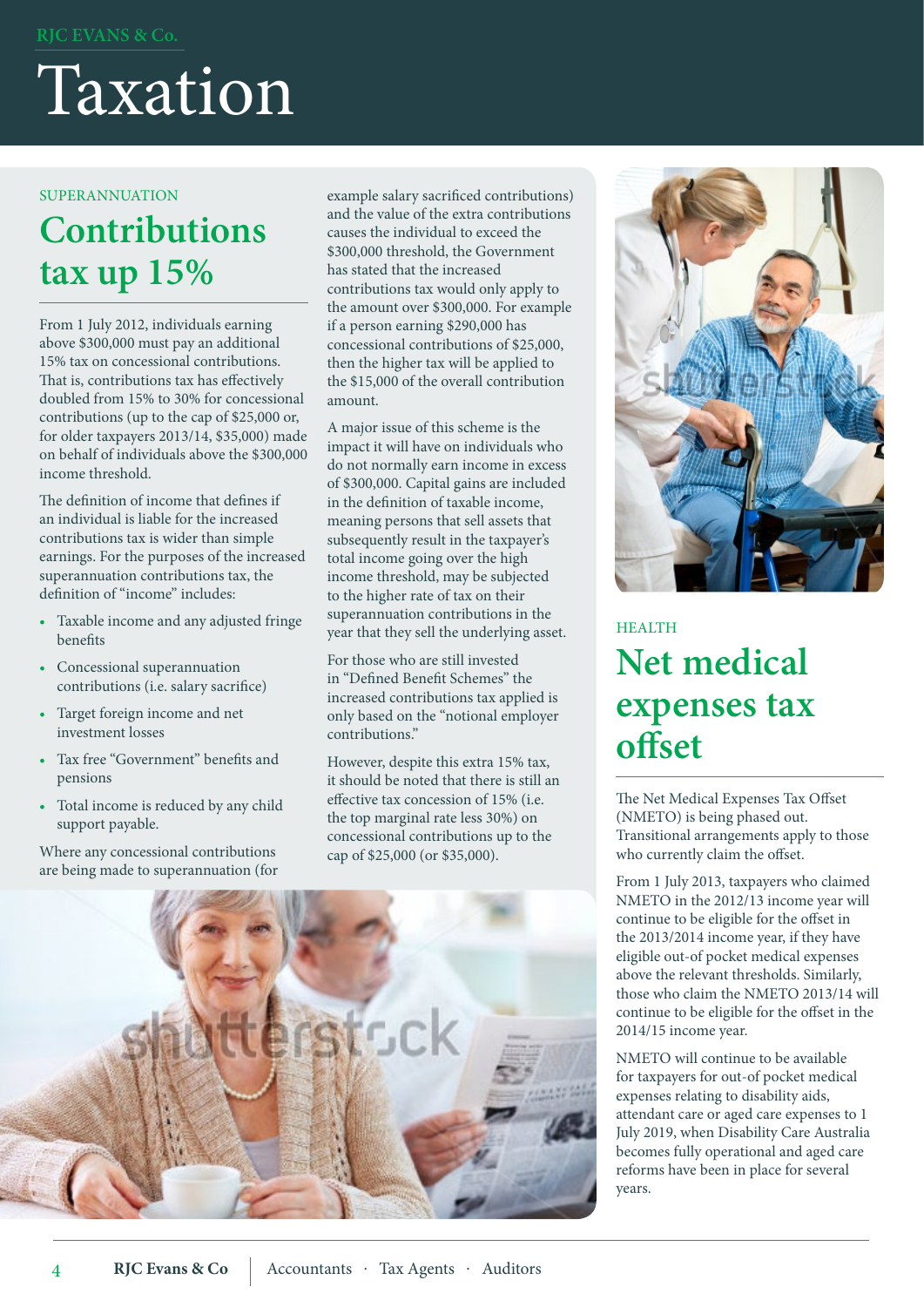



## INVESTING **"Dividend washing" loophole closed**

The Government is seeking to close what it perceives to be a loophole allowing sophisticated investors to engage in what it calls "dividend washing." The Government says "dividend washing" is a process that allows sophisticated investors to effectively trade franking credits, and can result in some shareholders receiving two sets of franking credits for the same parcel of shares.

The Government has issued a discussion paper to facilitate consultation and has proposed law changes to take effect from 1 July 2013. The changes would aim to prevent shareholders from receiving two sets of franking credits for the same effective parcel of shares through dividend washing, and to ensure that there would be negligible impacts on legitimate market activities.



#### TAX

# **Legislative updates**

#### **Self Education**

The introduction of a \$2,000 cap on workrelated expense deductions scheduled to start on 1 July 2014 has been put off for 12 months until 1 July 2015.

#### **FBT Statutory Formula**

The FBT Statutory Formula will be abolished, effective 1 July 2014. All new car fringe benefit arrangements entered into on or after 16th of July 2013, must adopt the operating cost method as the method to calculate the taxable value of a car benefit from 1 April 2014.

Existing contracts that are not varied will continue to have access to the statutory formula for the duration of the arrangement. However, where employee and employers materially vary contracts governing the provision of car benefits after 16 July 2013, it will also fall within the new measures.

#### **Car Limit**

The car limit for 2013-14 is \$57,466. This is unchanged from 2012/13.

#### **Luxury Car Tax Threshold**

The luxury car tax threshold for the 2013/14 financial year has been indexed to \$60,316. This is up from \$59,133 for the 2012/13 year. This threshold of \$60,316 is used to determine if luxury car tax is payable on a vehicle purchase.

PERSONAL TAX

**Electronic Funds Transfer (EFT) for income tax returns**

This tax time (from 1 July 2013) the Australian Taxation Office will be paying refunds electronically. While this has occurred in the past the option to receive a cheque is no longer available.

Consequently when we lodge your individual Income Tax Return this year you will need to provide financial institution details to go in the Income Tax Return where a refund is anticipated.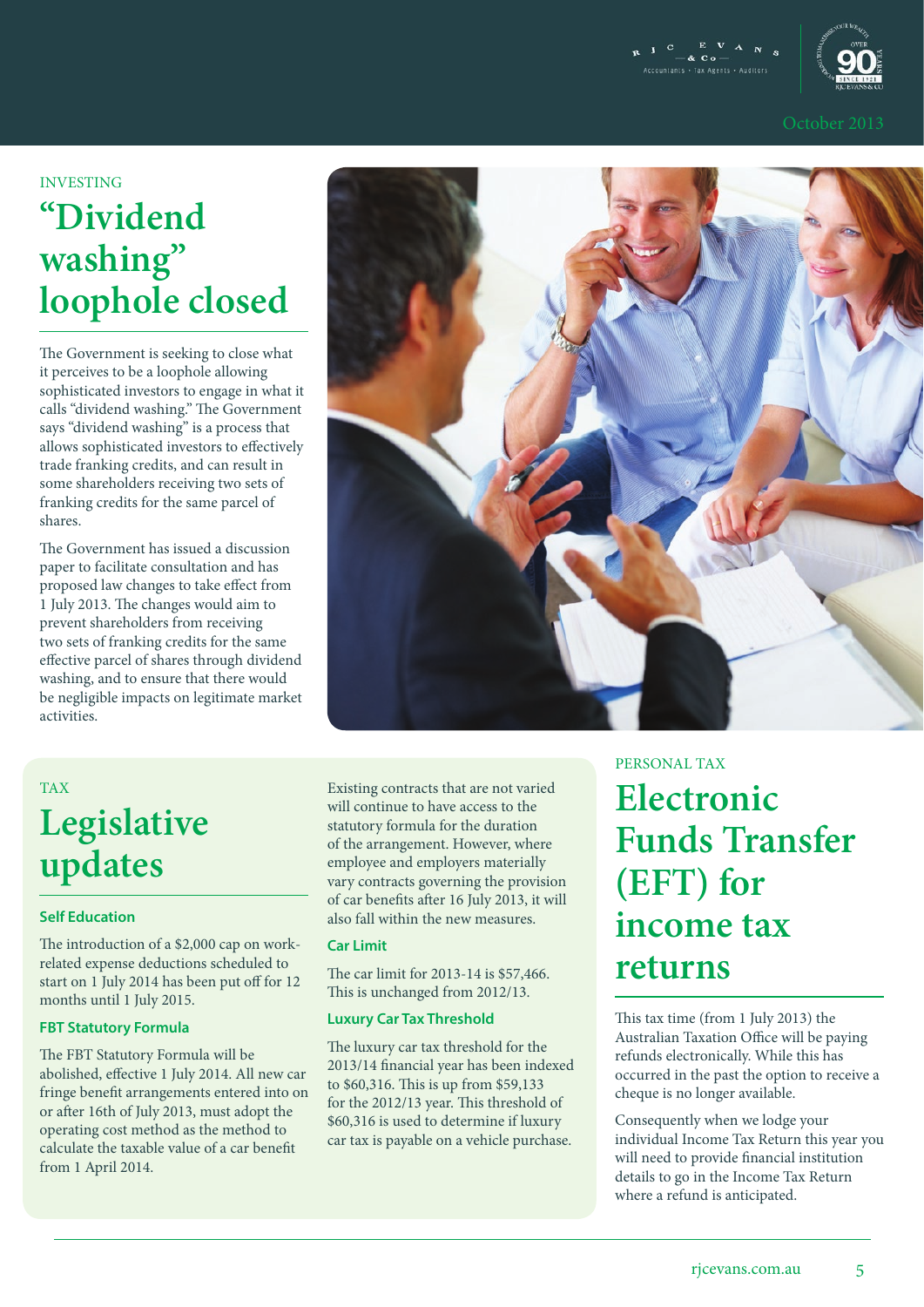# Retirement

#### SUPERANNUATION

## **Superannuation update**

#### **Removal of Upper Age Limit for SG Contributions**

The upper age limit for employee SG eligibility (age 70) has been removed.

From 1 July 2013, employers will need to start making SG contributions to eligible employees that are aged 70 years and older.

#### **Increase to SG Contributions**

Under current legislation, SG rates will be increased annually over the next six years. From 1 July 2013, the new SG rate is 9.25%.

#### **Small Business Superannuation Clearing House**

If you are a small business employer with

19 or fewer employees, you can register to use this free service, available around the clock, by visiting **humanservices.gov.au/ smallbusinessuper** or phoning the clearing house on **1300 660 048**.

#### **MySuper**

As an employer, you have a nominated super fund, sometimes called a 'default fund,' where you make super guarantee payments for employees who have not selected a preferred fund.

From 1 of July 2013, super funds can start offering MySuper products: a new, simple and cost-effective super product that will replace existing default products.

From 1 January 2014, if your employee does not choose a fund, you will need to make super contributions to a fund that offers a MySuper product. If your existing default fund offers a MySuper product, you will not need to change current arrangements.

#### **Data and E-Commerce Standard**

From 1 January 2014, there is a new data and e-commerce standard for sending superannuation contributions which will be mandatory for employers with 20 or more employees. This data and e-commerce standard will allow employers to send superannuation contributions and data on behalf of their employees to all funds in one standard electronic format, instead of sending information to separate funds in multiple formats. The benefits of a standard format reduce processing time and cost.

Consideration needs to be given to what your business needs to do in order to prepare for this change, as there may be a need to update software or systems. Over the next few months, employers with over 20 or more employees will need to consider these changes to be ready on time.



### SUPERANNUATION

## **Excess superannuation concessional contributions**

The rules in relation to the taxation of excess concessional contributions have been amended with effect from 1 July 2013. The Government says the new rules will be "fairer for individuals who exceed their annual concessional cap."

Under the new rules, excess concessional contributions are automatically included in an individual's accessible income and subject to an interest charge to account for the deferral of tax. Broadly, the new rules ensure that individual's who make excess concessional contributions are taxed on the contributions at their marginal tax rates, rather than at the effective 46.5% tax rate, which previously applied for all taxpayers before the changes were introduced.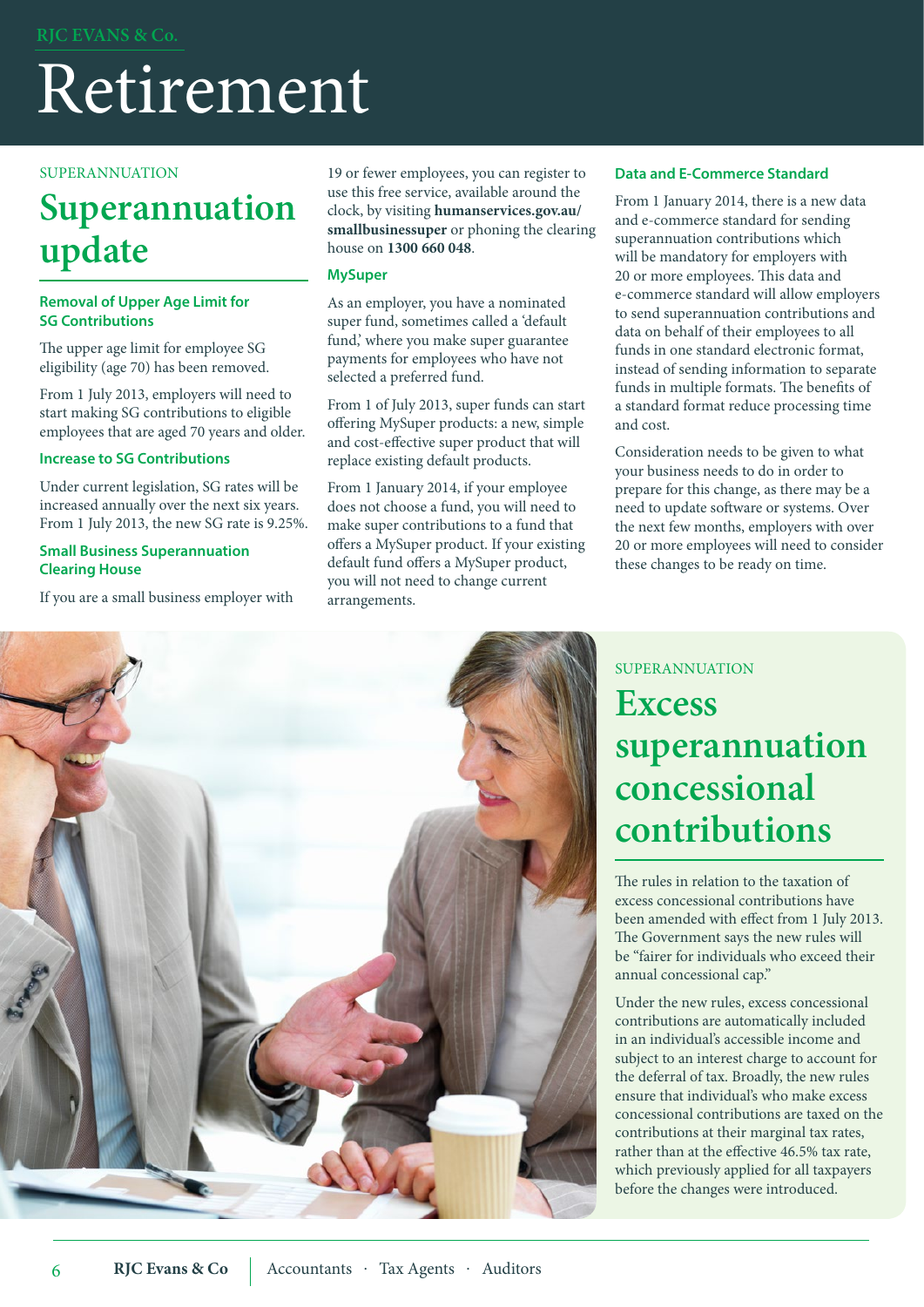

#### SUPERANNUATION

# **How much can you invest in superannuation before 30 June 2014?**

Here are the superannuation contribution caps which apply for the 2013/14 financial year.

#### **Contributions which qualify for a tax deduction**

These are known as a concessional contributions and the limit is aged based, as shown below. Generally you can only qualify for a tax deduction if you are selfemployed or you are employed and make the contribution through salary sacrifice. The limit includes any Super Guarantee your employer pays on your behalf.

| Age        | Tax deductible limit<br>(2013/14) |
|------------|-----------------------------------|
| Up to $59$ | \$25,000                          |
| 60+        | \$35,000                          |

### **Some SMSF numbers**

### **1,100**

The number of SMSF the Australian Taxation Office expects to audit for income tax compliance in 2013-14. *(Source: Australian Taxation Office)*

### **15,000**

The number of Self Managed Superannuation Funds the Australian Taxation Office expects to audit for regulatory compliance in 2013-14. *(Source: Australian Taxation Office)*

#### **Contributions which do not qualify for a tax deduction**

You could also invest up to \$150,000 p.a. in super as a non-concessional contribution (i.e. you do not receive a tax deduction on this contribution). If you are under age 65, you can bring up to two years of non-concessional contributions forward. This means you could contribute \$450,000 in one financial year, but you would not be allowed to make non-concessional contributions in the following two financial years.

#### **The Government co-contribution**

Currently, eligible workers earning up to \$48,516 who make personal contributions to super can take advantage of the Government co-contribution of up to \$500.

#### **Spouse contributions**

If your partner's income is less than \$13,800, you could qualify for a tax offset of up to \$540 on the first \$3,000 you contribute to superannuation for them, from your after-tax income. This tax offset decreases as your partner's income increases above \$13,800.

#### **Low income superannuation contribution**

The Government will refund the tax you pay on eligible contributions up to \$500 – if your income is less than \$37,000 p.a.





#### SUPERANNUATION

**Superannuation income stream following death of a member**

The Government has made tax law changes to provide tax certainty for superannuation trustees and deceased estates in situations where a person has died while in receipt of a superannuation income stream.

Investment earnings derived by complying superannuation funds from assets supporting current pensions, are generally exempt from tax. However, a draft tax ruling issued by the ATO in 2011 caused some uncertainty over the eligibility of this tax exemption, in situations following the death of a member to whom a pension was being paid.

In response to the uncertainty, last year the Government announced that it would amend the law from 1 July 2012, to allow the tax exemption to continue following the death of the pension recipient, until the deceased member's benefits have been paid out of the fund (subject to the benefits being paid as soon as practicable).